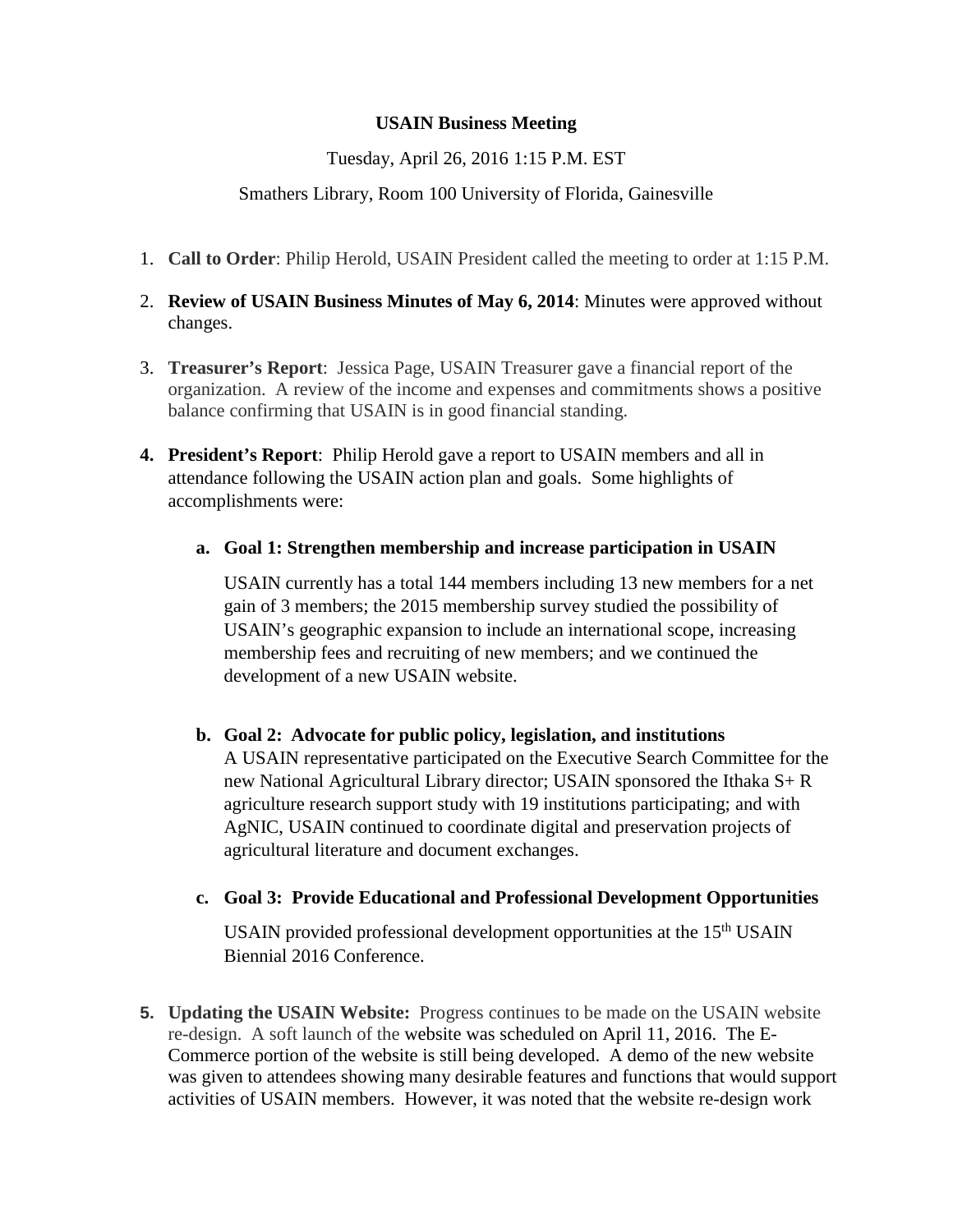using the services of Jesse James Creative was behind schedule. USAIN-EC members will re-evaluate this project to assess if this re-design is a long-term solution for USAIN given the inability of Jesse James Creative to work within the established time-frame.

- 6. **USAIN 2016 Conference Update:** Val Minson, conference co-chair, acknowledged the contributions of all who have been involved in planning this conference including cochair Jessica Page and Suzanne Stapleton, the chair of local arrangements. Val reported that the conference has 104 attendees registered. The conference program has two preconferences with 43 attendees. The conference will feature 5 invited speaker sessions; 5 special interest group sessions; 4 main tracks of contributed papers featuring 19 presentations; one poster session with 19 participants; 13 exhibitor booths with 18 sponsors; one Alachua Visit Gainesville Grant worth \$4876; and 3 tours with 57 participants. The conference budget has \$57,252 revenue from \$21,327 (sponsorships) and \$35,925 (registrations). The expenses so far total \$52,987 which gives USAIN a \$5000 profit margin.
- 7. **Announcement of Award Winners:** Sarah Williams, USAIN President-Elect, announced the following USAIN awards following the work of the Awards and Honors Committee. The actual awards will be given at a banquet ceremony at this conference.
	- a. **New to the Profession Award:** The Committee reviewed three applications for the two scholarships. The awardee is Patricia Hartman (Auburn University).
	- b. **Student Scholarship Award**: The awardee is Shelby Hallman (University of Illinois at Urbana-Champaign).
	- c. **Service to the Profession Award**: After reviewing the nominations, Allison Level (Colorado State University) was awarded the service to the profession award.
	- d. **Special Achievement Award**: After reviewing the nominations, Connie Britton (The Ohio State University) was given the special achievement award, an award given out on an ad hoc basis for meritorious service to USAIN.
	- e. **Honorary Membership Award**: After reviewing nominations for this award, USAIN gave joint recognition to three agricultural and natural resource scientists for their work with the Rangelands Partnership: Dr. Karen Launchbaugh (University of Idaho), Dr. George Ruyle (University of Arizona), and Dr. John Tanaka (University of Wyoming). These scientists provide leadership in advancing the field of agricultural information from outside the profession by: obtaining grants to support the Rangelands Partnership, developing a bibliographic database (Range Science Information System) that seeks to bridge the gap between published scientific research and information for non-scientists, establishing the *Journal of Rangeland Applications* to provide syntheses of published research, and contributing to the preservation of historical knowledge